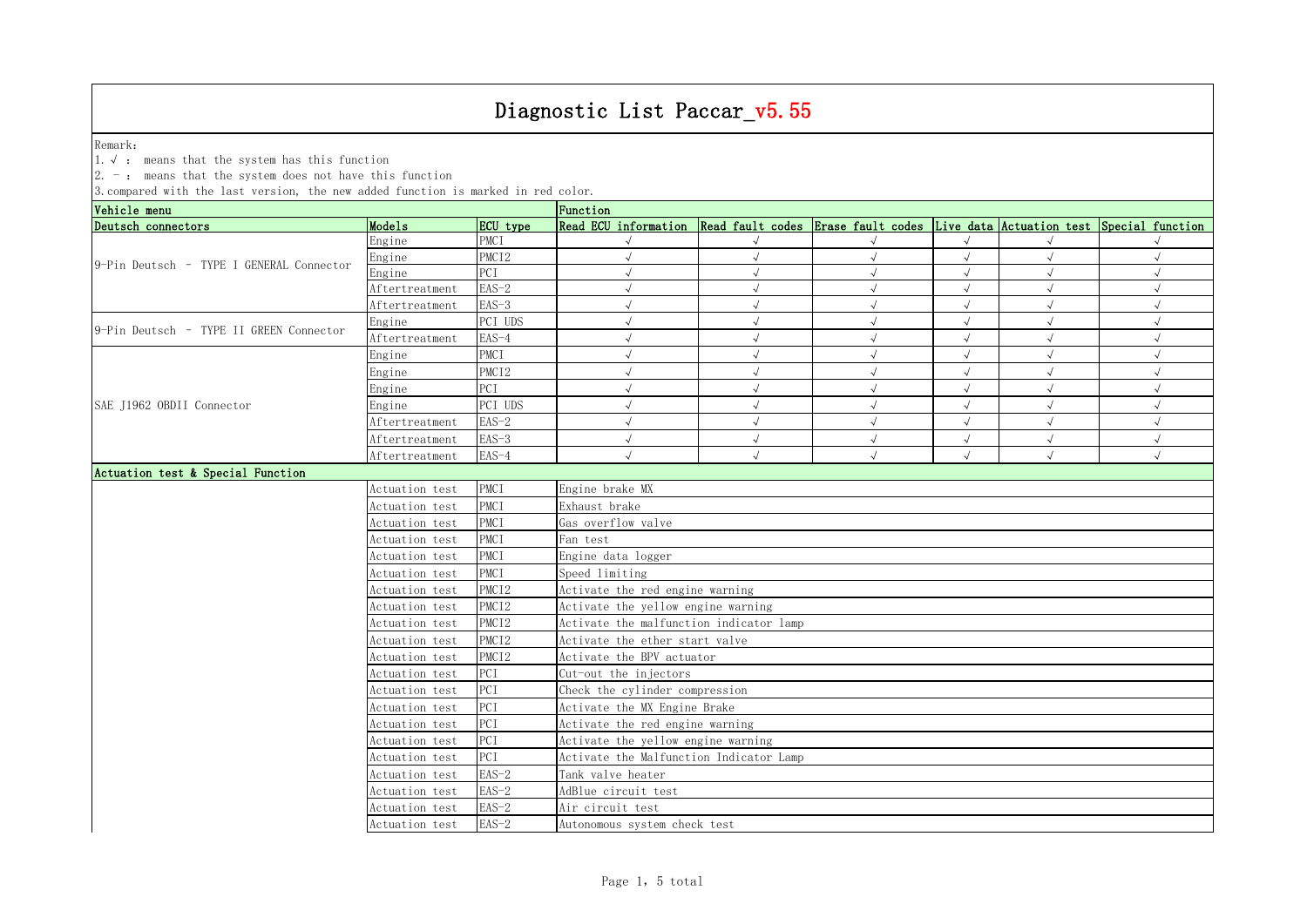Remark: The contract of the contract of  $\mathbb{R}$  and  $\mathbb{R}$  are contract of  $\mathbb{R}$  and  $\mathbb{R}$  are contract of  $\mathbb{R}$  and  $\mathbb{R}$  are contract of  $\mathbb{R}$  and  $\mathbb{R}$  are contract of  $\mathbb{R}$  and  $\mathbb{R}$  are cont

1.√ : means that the system has this function

2. - : means that the system does not have this function

| Vehicle menu<br>Deutsch connectors<br>Models<br>Read ECU information Read fault codes Erase fault codes Live data Actuation test Special function<br>ECU type<br><b>PMCI</b><br>Engine |                                     |  |  |  |  |  |  |  |  |
|----------------------------------------------------------------------------------------------------------------------------------------------------------------------------------------|-------------------------------------|--|--|--|--|--|--|--|--|
|                                                                                                                                                                                        |                                     |  |  |  |  |  |  |  |  |
|                                                                                                                                                                                        |                                     |  |  |  |  |  |  |  |  |
| PMCI <sub>2</sub><br>Engine<br>$\sqrt{ }$<br>$\sqrt{ }$<br>9-Pin Deutsch - TYPE I GENERAL Connector                                                                                    |                                     |  |  |  |  |  |  |  |  |
| Engine<br>PCI<br>$\sqrt{ }$                                                                                                                                                            | $\sqrt{}$                           |  |  |  |  |  |  |  |  |
| $EAS-2$<br>Aftertreatment                                                                                                                                                              | $\sqrt{ }$                          |  |  |  |  |  |  |  |  |
| $EAS-3$<br>Aftertreatment                                                                                                                                                              |                                     |  |  |  |  |  |  |  |  |
| PCI UDS<br>Engine<br>9-Pin Deutsch - TYPE II GREEN Connector                                                                                                                           |                                     |  |  |  |  |  |  |  |  |
| EAS-4<br>Aftertreatment                                                                                                                                                                |                                     |  |  |  |  |  |  |  |  |
| PMCI<br>Engine                                                                                                                                                                         |                                     |  |  |  |  |  |  |  |  |
| PMCI2<br>Engine<br>$\sqrt{ }$                                                                                                                                                          |                                     |  |  |  |  |  |  |  |  |
| PCI<br>Engine<br>$\sqrt{ }$                                                                                                                                                            |                                     |  |  |  |  |  |  |  |  |
| PCI UDS<br>SAE J1962 OBDII Connector<br>Engine                                                                                                                                         |                                     |  |  |  |  |  |  |  |  |
| $EAS-2$<br>Aftertreatment                                                                                                                                                              |                                     |  |  |  |  |  |  |  |  |
| $EAS-3$<br>$\sqrt{ }$<br>$\sqrt{ }$<br>Aftertreatment                                                                                                                                  | $\sqrt{ }$                          |  |  |  |  |  |  |  |  |
| $EAS-4$<br>$\sqrt{ }$<br>Aftertreatment<br>$\sqrt{ }$                                                                                                                                  | $\sqrt{ }$                          |  |  |  |  |  |  |  |  |
| Actuation test & Special Function                                                                                                                                                      |                                     |  |  |  |  |  |  |  |  |
| $EAS-2$<br>Dosing module test<br>Actuation test                                                                                                                                        |                                     |  |  |  |  |  |  |  |  |
| $EAS-3$<br>Regenerate the DPF<br>Actuation test                                                                                                                                        |                                     |  |  |  |  |  |  |  |  |
| $EAS-3$<br>Activate the air shutoff valve<br>Actuation test                                                                                                                            |                                     |  |  |  |  |  |  |  |  |
| $EAS-3$<br>Activate the fuel dosing valve<br>Actuation test                                                                                                                            |                                     |  |  |  |  |  |  |  |  |
| $EAS-3$<br>Activate the DEF pipe heaters<br>Actuation test                                                                                                                             |                                     |  |  |  |  |  |  |  |  |
| $EAS-3$<br>Actuation test                                                                                                                                                              | Activate the DEF pump heater        |  |  |  |  |  |  |  |  |
| $EAS-3$<br>Activate the DEF tank heater valve<br>Actuation test                                                                                                                        |                                     |  |  |  |  |  |  |  |  |
| 9-Pin Deutsch - TYPE I GENERAL Connector<br>$EAS-3$<br>Activate the DEF reverting valve<br>Actuation test                                                                              |                                     |  |  |  |  |  |  |  |  |
| SAE J1962 OBDII Connector<br>Special Function PMCI                                                                                                                                     | Automated cylinder performance test |  |  |  |  |  |  |  |  |
| Special Function PMCI<br>Compression test                                                                                                                                              |                                     |  |  |  |  |  |  |  |  |
| Special Function PMCI                                                                                                                                                                  | Pump unit codes                     |  |  |  |  |  |  |  |  |
| Special Function PMCI<br>Injector codes                                                                                                                                                |                                     |  |  |  |  |  |  |  |  |
| Special Function PMCI2<br>Initialize the Exhaust Gas Recirculation (EGR)                                                                                                               |                                     |  |  |  |  |  |  |  |  |
| Special Function PMCI2<br>Initialize the BPV                                                                                                                                           |                                     |  |  |  |  |  |  |  |  |
| Install and calibrate the VTG turbocharger actuator<br>Special Function PMCI2                                                                                                          |                                     |  |  |  |  |  |  |  |  |
| Special Function PMCI2<br>Change the pump unit codes                                                                                                                                   |                                     |  |  |  |  |  |  |  |  |
| Special Function PMCI2<br>Change the injector codes                                                                                                                                    |                                     |  |  |  |  |  |  |  |  |
| Special Function PMCI2<br>Clear the snapshot recorder                                                                                                                                  |                                     |  |  |  |  |  |  |  |  |
| Special Function PMCI2<br>Disable Exhaust Gas Recirculation (EGR) derate                                                                                                               |                                     |  |  |  |  |  |  |  |  |
| Special Function PMCI2<br>Clear the fast stop recorder                                                                                                                                 |                                     |  |  |  |  |  |  |  |  |
| Special Function PMCI2<br>Disable Diesel Exhaust Fluid (DEF) derate                                                                                                                    |                                     |  |  |  |  |  |  |  |  |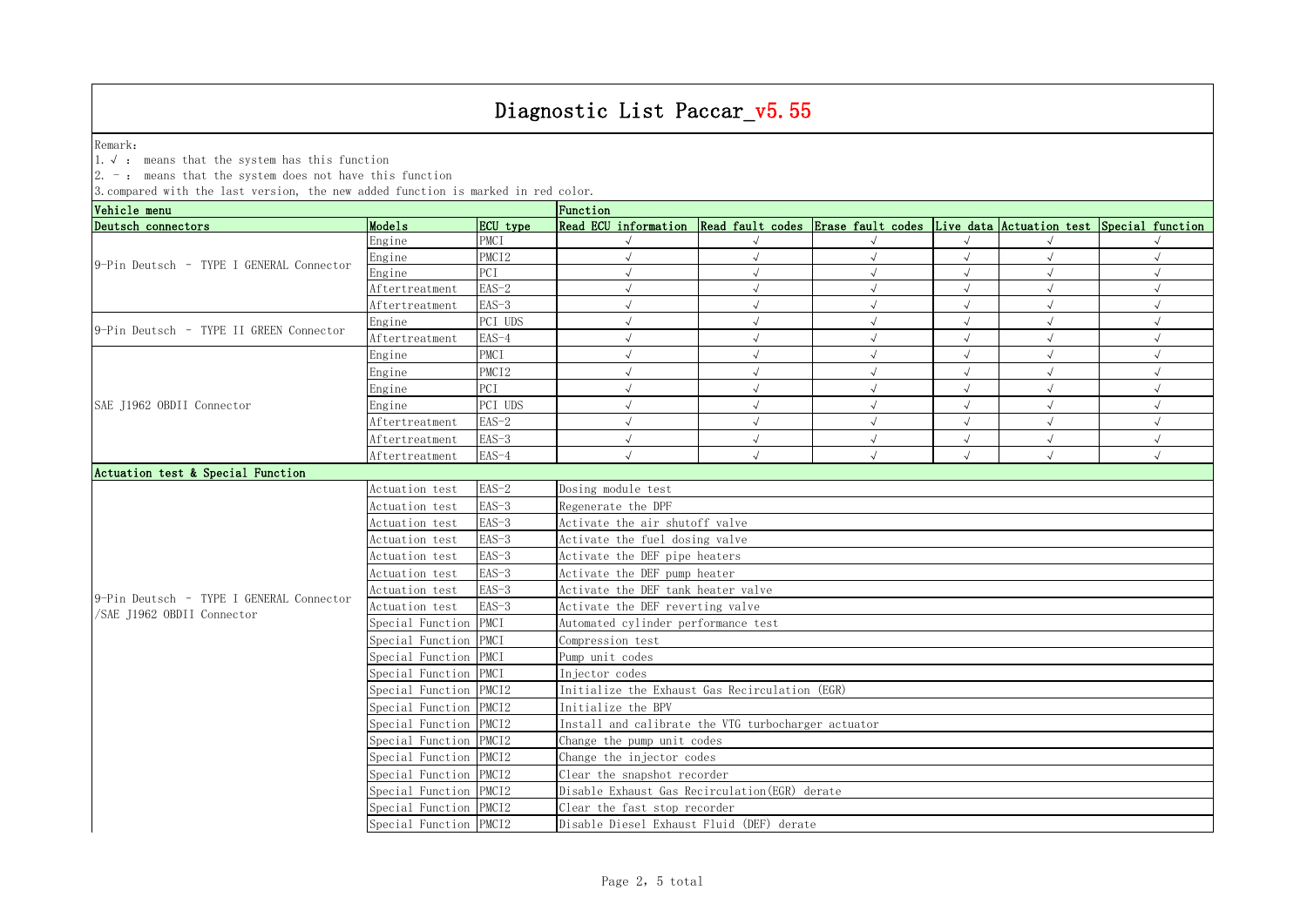Remark: The contract of the contract of  $\mathbb{R}$  and  $\mathbb{R}$  are contract of  $\mathbb{R}$  and  $\mathbb{R}$  are contract of  $\mathbb{R}$  and  $\mathbb{R}$  are contract of  $\mathbb{R}$  and  $\mathbb{R}$  are contract of  $\mathbb{R}$  and  $\mathbb{R}$  are cont

1.√ : means that the system has this function

2. - : means that the system does not have this function

| Deutsch connectors<br>Models<br>Read ECU information Read fault codes Erase fault codes Live data Actuation test Special function<br>ECU type<br><b>PMCI</b><br>Engine<br>PMCI <sub>2</sub><br>Engine<br>$\sqrt{ }$<br>$\sqrt{ }$<br>$\sqrt{ }$<br>9-Pin Deutsch - TYPE I GENERAL Connector<br>Engine<br>PCI<br>$\sqrt{ }$<br>$\sqrt{ }$<br>$EAS-2$<br>Aftertreatment<br>$\sqrt{ }$<br>$\sqrt{ }$<br>$\sqrt{ }$<br>$EAS-3$<br>Aftertreatment<br>$\sqrt{ }$<br>PCI UDS<br>Engine<br>$\sqrt{}$<br>9-Pin Deutsch - TYPE II GREEN Connector<br>EAS-4<br>$\sqrt{ }$<br>$\sqrt{ }$<br>Aftertreatment<br>PMCI<br>Engine<br>PMCI <sub>2</sub><br>Engine<br>$\sqrt{ }$<br>PCI<br>$\sqrt{ }$<br>Engine<br>PCI UDS<br>$\sqrt{ }$<br>SAE J1962 OBDII Connector<br>Engine<br>$\sqrt{ }$<br>$EAS-2$<br>$\sqrt{ }$<br>$\sqrt{ }$<br>Aftertreatment<br>$EAS-3$<br>$\sqrt{ }$<br>$\sqrt{ }$<br>$\sqrt{ }$<br>Aftertreatment<br>EAS-4<br>$\sqrt{ }$<br>$\sqrt{ }$<br>$\sqrt{ }$<br>Aftertreatment<br>Actuation test & Special Function<br>Special Function PMCI2<br>Boost pressure control valve<br>Special Function PMCI2<br>Disable Diesel Exhaust Fluid (DEF) torque limitation<br>Special Function PMCI2<br>Assess the MX engine brake<br>Special Function PMCI2<br>Diagnose the turbo actuator<br>Special Function PMCI2<br>Evaluate the turbo actuator functionality<br>Special Function PCI<br>Enable or disable the engine idle shutdown timer<br>Special Function PCI<br>Install and calibrate the VTG turbocharger actuator<br>Special Function PCI<br>Disable the DEF derate<br>Special Function PCI<br>Change the injector codes<br>Special Function PCI<br>Reset the common rail pressure release valve<br>Special Function PCI<br>Read CAL-ID and CVN<br>Special Function EAS-2<br>AdBlue filter leakage test<br>Special Function EAS-3<br>Reset the soot level<br>Install a new DPF<br>Special Function EAS-3<br>Special Function EAS-3<br>Install a cleaned DPF<br>PCI<br>Cut-out the injectors<br>Actuation test<br>PCI<br>Check the cylinder compression<br>Actuation test<br>PCI<br>Diagnose the turbo actuator<br>Actuation test<br>PCI<br>Actuation test<br>Check if the common rail pressure release valve is stuck in closed position<br>PCI<br>Actuation test<br>Activate the MX Engine Brake<br>Activate the red engine warning | Vehicle menu |                |     | Function |  |  |  |  |  |  |  |
|----------------------------------------------------------------------------------------------------------------------------------------------------------------------------------------------------------------------------------------------------------------------------------------------------------------------------------------------------------------------------------------------------------------------------------------------------------------------------------------------------------------------------------------------------------------------------------------------------------------------------------------------------------------------------------------------------------------------------------------------------------------------------------------------------------------------------------------------------------------------------------------------------------------------------------------------------------------------------------------------------------------------------------------------------------------------------------------------------------------------------------------------------------------------------------------------------------------------------------------------------------------------------------------------------------------------------------------------------------------------------------------------------------------------------------------------------------------------------------------------------------------------------------------------------------------------------------------------------------------------------------------------------------------------------------------------------------------------------------------------------------------------------------------------------------------------------------------------------------------------------------------------------------------------------------------------------------------------------------------------------------------------------------------------------------------------------------------------------------------------------------------------------------------------------------------------------------------------------------------------------------------------------------------------------------------------------------------|--------------|----------------|-----|----------|--|--|--|--|--|--|--|
|                                                                                                                                                                                                                                                                                                                                                                                                                                                                                                                                                                                                                                                                                                                                                                                                                                                                                                                                                                                                                                                                                                                                                                                                                                                                                                                                                                                                                                                                                                                                                                                                                                                                                                                                                                                                                                                                                                                                                                                                                                                                                                                                                                                                                                                                                                                                        |              |                |     |          |  |  |  |  |  |  |  |
|                                                                                                                                                                                                                                                                                                                                                                                                                                                                                                                                                                                                                                                                                                                                                                                                                                                                                                                                                                                                                                                                                                                                                                                                                                                                                                                                                                                                                                                                                                                                                                                                                                                                                                                                                                                                                                                                                                                                                                                                                                                                                                                                                                                                                                                                                                                                        |              |                |     |          |  |  |  |  |  |  |  |
|                                                                                                                                                                                                                                                                                                                                                                                                                                                                                                                                                                                                                                                                                                                                                                                                                                                                                                                                                                                                                                                                                                                                                                                                                                                                                                                                                                                                                                                                                                                                                                                                                                                                                                                                                                                                                                                                                                                                                                                                                                                                                                                                                                                                                                                                                                                                        |              |                |     |          |  |  |  |  |  |  |  |
|                                                                                                                                                                                                                                                                                                                                                                                                                                                                                                                                                                                                                                                                                                                                                                                                                                                                                                                                                                                                                                                                                                                                                                                                                                                                                                                                                                                                                                                                                                                                                                                                                                                                                                                                                                                                                                                                                                                                                                                                                                                                                                                                                                                                                                                                                                                                        |              |                |     |          |  |  |  |  |  |  |  |
|                                                                                                                                                                                                                                                                                                                                                                                                                                                                                                                                                                                                                                                                                                                                                                                                                                                                                                                                                                                                                                                                                                                                                                                                                                                                                                                                                                                                                                                                                                                                                                                                                                                                                                                                                                                                                                                                                                                                                                                                                                                                                                                                                                                                                                                                                                                                        |              |                |     |          |  |  |  |  |  |  |  |
|                                                                                                                                                                                                                                                                                                                                                                                                                                                                                                                                                                                                                                                                                                                                                                                                                                                                                                                                                                                                                                                                                                                                                                                                                                                                                                                                                                                                                                                                                                                                                                                                                                                                                                                                                                                                                                                                                                                                                                                                                                                                                                                                                                                                                                                                                                                                        |              |                |     |          |  |  |  |  |  |  |  |
|                                                                                                                                                                                                                                                                                                                                                                                                                                                                                                                                                                                                                                                                                                                                                                                                                                                                                                                                                                                                                                                                                                                                                                                                                                                                                                                                                                                                                                                                                                                                                                                                                                                                                                                                                                                                                                                                                                                                                                                                                                                                                                                                                                                                                                                                                                                                        |              |                |     |          |  |  |  |  |  |  |  |
|                                                                                                                                                                                                                                                                                                                                                                                                                                                                                                                                                                                                                                                                                                                                                                                                                                                                                                                                                                                                                                                                                                                                                                                                                                                                                                                                                                                                                                                                                                                                                                                                                                                                                                                                                                                                                                                                                                                                                                                                                                                                                                                                                                                                                                                                                                                                        |              |                |     |          |  |  |  |  |  |  |  |
|                                                                                                                                                                                                                                                                                                                                                                                                                                                                                                                                                                                                                                                                                                                                                                                                                                                                                                                                                                                                                                                                                                                                                                                                                                                                                                                                                                                                                                                                                                                                                                                                                                                                                                                                                                                                                                                                                                                                                                                                                                                                                                                                                                                                                                                                                                                                        |              |                |     |          |  |  |  |  |  |  |  |
|                                                                                                                                                                                                                                                                                                                                                                                                                                                                                                                                                                                                                                                                                                                                                                                                                                                                                                                                                                                                                                                                                                                                                                                                                                                                                                                                                                                                                                                                                                                                                                                                                                                                                                                                                                                                                                                                                                                                                                                                                                                                                                                                                                                                                                                                                                                                        |              |                |     |          |  |  |  |  |  |  |  |
|                                                                                                                                                                                                                                                                                                                                                                                                                                                                                                                                                                                                                                                                                                                                                                                                                                                                                                                                                                                                                                                                                                                                                                                                                                                                                                                                                                                                                                                                                                                                                                                                                                                                                                                                                                                                                                                                                                                                                                                                                                                                                                                                                                                                                                                                                                                                        |              |                |     |          |  |  |  |  |  |  |  |
|                                                                                                                                                                                                                                                                                                                                                                                                                                                                                                                                                                                                                                                                                                                                                                                                                                                                                                                                                                                                                                                                                                                                                                                                                                                                                                                                                                                                                                                                                                                                                                                                                                                                                                                                                                                                                                                                                                                                                                                                                                                                                                                                                                                                                                                                                                                                        |              |                |     |          |  |  |  |  |  |  |  |
|                                                                                                                                                                                                                                                                                                                                                                                                                                                                                                                                                                                                                                                                                                                                                                                                                                                                                                                                                                                                                                                                                                                                                                                                                                                                                                                                                                                                                                                                                                                                                                                                                                                                                                                                                                                                                                                                                                                                                                                                                                                                                                                                                                                                                                                                                                                                        |              |                |     |          |  |  |  |  |  |  |  |
|                                                                                                                                                                                                                                                                                                                                                                                                                                                                                                                                                                                                                                                                                                                                                                                                                                                                                                                                                                                                                                                                                                                                                                                                                                                                                                                                                                                                                                                                                                                                                                                                                                                                                                                                                                                                                                                                                                                                                                                                                                                                                                                                                                                                                                                                                                                                        |              |                |     |          |  |  |  |  |  |  |  |
|                                                                                                                                                                                                                                                                                                                                                                                                                                                                                                                                                                                                                                                                                                                                                                                                                                                                                                                                                                                                                                                                                                                                                                                                                                                                                                                                                                                                                                                                                                                                                                                                                                                                                                                                                                                                                                                                                                                                                                                                                                                                                                                                                                                                                                                                                                                                        |              |                |     |          |  |  |  |  |  |  |  |
|                                                                                                                                                                                                                                                                                                                                                                                                                                                                                                                                                                                                                                                                                                                                                                                                                                                                                                                                                                                                                                                                                                                                                                                                                                                                                                                                                                                                                                                                                                                                                                                                                                                                                                                                                                                                                                                                                                                                                                                                                                                                                                                                                                                                                                                                                                                                        |              |                |     |          |  |  |  |  |  |  |  |
|                                                                                                                                                                                                                                                                                                                                                                                                                                                                                                                                                                                                                                                                                                                                                                                                                                                                                                                                                                                                                                                                                                                                                                                                                                                                                                                                                                                                                                                                                                                                                                                                                                                                                                                                                                                                                                                                                                                                                                                                                                                                                                                                                                                                                                                                                                                                        |              |                |     |          |  |  |  |  |  |  |  |
|                                                                                                                                                                                                                                                                                                                                                                                                                                                                                                                                                                                                                                                                                                                                                                                                                                                                                                                                                                                                                                                                                                                                                                                                                                                                                                                                                                                                                                                                                                                                                                                                                                                                                                                                                                                                                                                                                                                                                                                                                                                                                                                                                                                                                                                                                                                                        |              |                |     |          |  |  |  |  |  |  |  |
|                                                                                                                                                                                                                                                                                                                                                                                                                                                                                                                                                                                                                                                                                                                                                                                                                                                                                                                                                                                                                                                                                                                                                                                                                                                                                                                                                                                                                                                                                                                                                                                                                                                                                                                                                                                                                                                                                                                                                                                                                                                                                                                                                                                                                                                                                                                                        |              |                |     |          |  |  |  |  |  |  |  |
|                                                                                                                                                                                                                                                                                                                                                                                                                                                                                                                                                                                                                                                                                                                                                                                                                                                                                                                                                                                                                                                                                                                                                                                                                                                                                                                                                                                                                                                                                                                                                                                                                                                                                                                                                                                                                                                                                                                                                                                                                                                                                                                                                                                                                                                                                                                                        |              |                |     |          |  |  |  |  |  |  |  |
|                                                                                                                                                                                                                                                                                                                                                                                                                                                                                                                                                                                                                                                                                                                                                                                                                                                                                                                                                                                                                                                                                                                                                                                                                                                                                                                                                                                                                                                                                                                                                                                                                                                                                                                                                                                                                                                                                                                                                                                                                                                                                                                                                                                                                                                                                                                                        |              |                |     |          |  |  |  |  |  |  |  |
|                                                                                                                                                                                                                                                                                                                                                                                                                                                                                                                                                                                                                                                                                                                                                                                                                                                                                                                                                                                                                                                                                                                                                                                                                                                                                                                                                                                                                                                                                                                                                                                                                                                                                                                                                                                                                                                                                                                                                                                                                                                                                                                                                                                                                                                                                                                                        |              |                |     |          |  |  |  |  |  |  |  |
|                                                                                                                                                                                                                                                                                                                                                                                                                                                                                                                                                                                                                                                                                                                                                                                                                                                                                                                                                                                                                                                                                                                                                                                                                                                                                                                                                                                                                                                                                                                                                                                                                                                                                                                                                                                                                                                                                                                                                                                                                                                                                                                                                                                                                                                                                                                                        |              |                |     |          |  |  |  |  |  |  |  |
|                                                                                                                                                                                                                                                                                                                                                                                                                                                                                                                                                                                                                                                                                                                                                                                                                                                                                                                                                                                                                                                                                                                                                                                                                                                                                                                                                                                                                                                                                                                                                                                                                                                                                                                                                                                                                                                                                                                                                                                                                                                                                                                                                                                                                                                                                                                                        |              |                |     |          |  |  |  |  |  |  |  |
|                                                                                                                                                                                                                                                                                                                                                                                                                                                                                                                                                                                                                                                                                                                                                                                                                                                                                                                                                                                                                                                                                                                                                                                                                                                                                                                                                                                                                                                                                                                                                                                                                                                                                                                                                                                                                                                                                                                                                                                                                                                                                                                                                                                                                                                                                                                                        |              |                |     |          |  |  |  |  |  |  |  |
|                                                                                                                                                                                                                                                                                                                                                                                                                                                                                                                                                                                                                                                                                                                                                                                                                                                                                                                                                                                                                                                                                                                                                                                                                                                                                                                                                                                                                                                                                                                                                                                                                                                                                                                                                                                                                                                                                                                                                                                                                                                                                                                                                                                                                                                                                                                                        |              |                |     |          |  |  |  |  |  |  |  |
|                                                                                                                                                                                                                                                                                                                                                                                                                                                                                                                                                                                                                                                                                                                                                                                                                                                                                                                                                                                                                                                                                                                                                                                                                                                                                                                                                                                                                                                                                                                                                                                                                                                                                                                                                                                                                                                                                                                                                                                                                                                                                                                                                                                                                                                                                                                                        |              |                |     |          |  |  |  |  |  |  |  |
|                                                                                                                                                                                                                                                                                                                                                                                                                                                                                                                                                                                                                                                                                                                                                                                                                                                                                                                                                                                                                                                                                                                                                                                                                                                                                                                                                                                                                                                                                                                                                                                                                                                                                                                                                                                                                                                                                                                                                                                                                                                                                                                                                                                                                                                                                                                                        |              |                |     |          |  |  |  |  |  |  |  |
|                                                                                                                                                                                                                                                                                                                                                                                                                                                                                                                                                                                                                                                                                                                                                                                                                                                                                                                                                                                                                                                                                                                                                                                                                                                                                                                                                                                                                                                                                                                                                                                                                                                                                                                                                                                                                                                                                                                                                                                                                                                                                                                                                                                                                                                                                                                                        |              |                |     |          |  |  |  |  |  |  |  |
|                                                                                                                                                                                                                                                                                                                                                                                                                                                                                                                                                                                                                                                                                                                                                                                                                                                                                                                                                                                                                                                                                                                                                                                                                                                                                                                                                                                                                                                                                                                                                                                                                                                                                                                                                                                                                                                                                                                                                                                                                                                                                                                                                                                                                                                                                                                                        |              |                |     |          |  |  |  |  |  |  |  |
|                                                                                                                                                                                                                                                                                                                                                                                                                                                                                                                                                                                                                                                                                                                                                                                                                                                                                                                                                                                                                                                                                                                                                                                                                                                                                                                                                                                                                                                                                                                                                                                                                                                                                                                                                                                                                                                                                                                                                                                                                                                                                                                                                                                                                                                                                                                                        |              |                |     |          |  |  |  |  |  |  |  |
|                                                                                                                                                                                                                                                                                                                                                                                                                                                                                                                                                                                                                                                                                                                                                                                                                                                                                                                                                                                                                                                                                                                                                                                                                                                                                                                                                                                                                                                                                                                                                                                                                                                                                                                                                                                                                                                                                                                                                                                                                                                                                                                                                                                                                                                                                                                                        |              |                |     |          |  |  |  |  |  |  |  |
|                                                                                                                                                                                                                                                                                                                                                                                                                                                                                                                                                                                                                                                                                                                                                                                                                                                                                                                                                                                                                                                                                                                                                                                                                                                                                                                                                                                                                                                                                                                                                                                                                                                                                                                                                                                                                                                                                                                                                                                                                                                                                                                                                                                                                                                                                                                                        |              |                |     |          |  |  |  |  |  |  |  |
|                                                                                                                                                                                                                                                                                                                                                                                                                                                                                                                                                                                                                                                                                                                                                                                                                                                                                                                                                                                                                                                                                                                                                                                                                                                                                                                                                                                                                                                                                                                                                                                                                                                                                                                                                                                                                                                                                                                                                                                                                                                                                                                                                                                                                                                                                                                                        |              |                |     |          |  |  |  |  |  |  |  |
|                                                                                                                                                                                                                                                                                                                                                                                                                                                                                                                                                                                                                                                                                                                                                                                                                                                                                                                                                                                                                                                                                                                                                                                                                                                                                                                                                                                                                                                                                                                                                                                                                                                                                                                                                                                                                                                                                                                                                                                                                                                                                                                                                                                                                                                                                                                                        |              |                |     |          |  |  |  |  |  |  |  |
|                                                                                                                                                                                                                                                                                                                                                                                                                                                                                                                                                                                                                                                                                                                                                                                                                                                                                                                                                                                                                                                                                                                                                                                                                                                                                                                                                                                                                                                                                                                                                                                                                                                                                                                                                                                                                                                                                                                                                                                                                                                                                                                                                                                                                                                                                                                                        |              |                |     |          |  |  |  |  |  |  |  |
|                                                                                                                                                                                                                                                                                                                                                                                                                                                                                                                                                                                                                                                                                                                                                                                                                                                                                                                                                                                                                                                                                                                                                                                                                                                                                                                                                                                                                                                                                                                                                                                                                                                                                                                                                                                                                                                                                                                                                                                                                                                                                                                                                                                                                                                                                                                                        |              | Actuation test | PCI |          |  |  |  |  |  |  |  |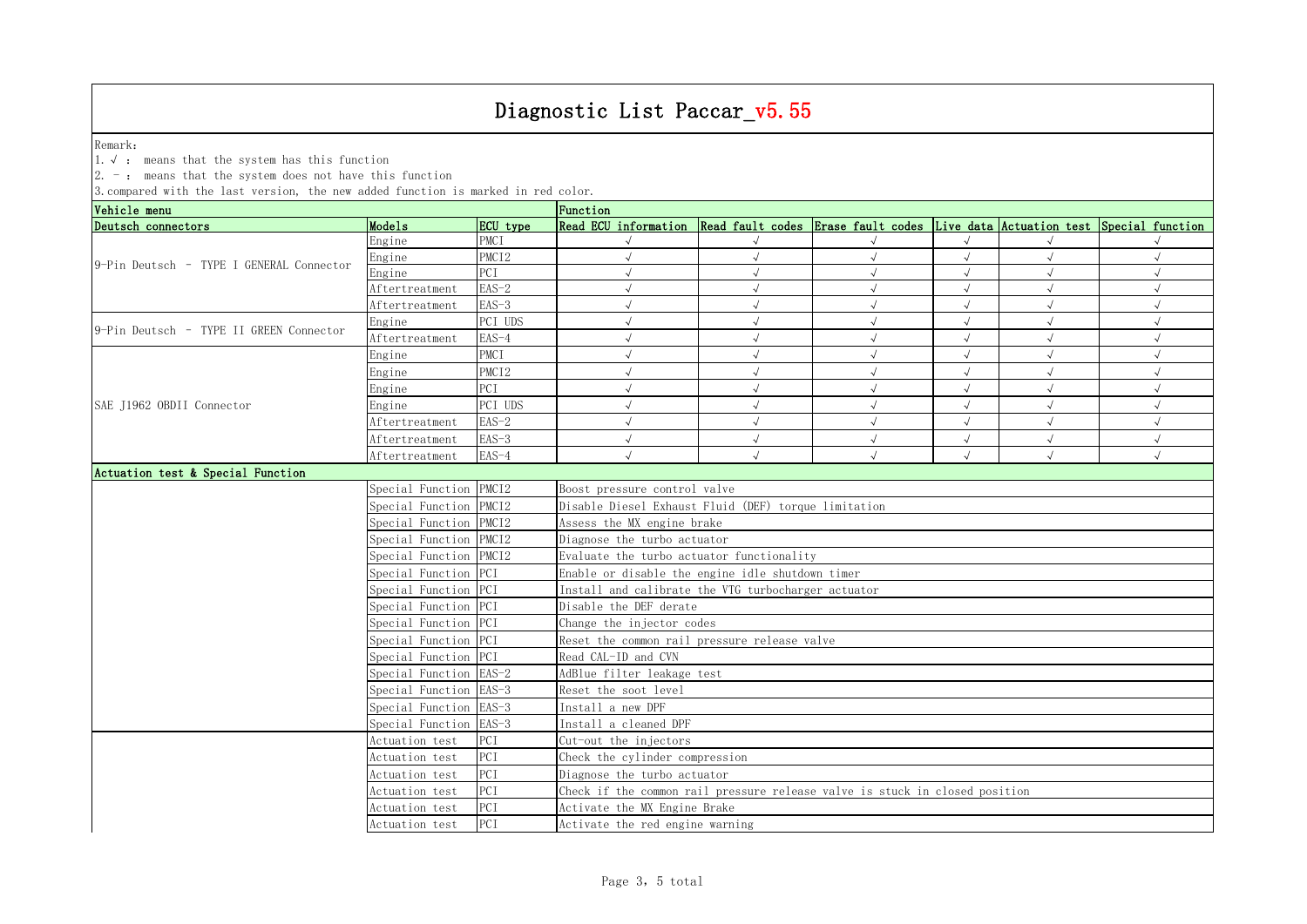Remark: The contract of the contract of  $\mathbb{R}$  and  $\mathbb{R}$  are contract of  $\mathbb{R}$  and  $\mathbb{R}$  are contract of  $\mathbb{R}$  and  $\mathbb{R}$  are contract of  $\mathbb{R}$  and  $\mathbb{R}$  are contract of  $\mathbb{R}$  and  $\mathbb{R}$  are cont

1.√ : means that the system has this function

2. - : means that the system does not have this function

| Vehicle menu                                                                                                                                                                                                                                                                                                                                                                                                                                                                                                                                                                                                                                                                                                                                                                                                                                                                                                                                                                         |                      |             | Function                                                                                          |            |  |                                                                    |            |            |  |  |  |
|--------------------------------------------------------------------------------------------------------------------------------------------------------------------------------------------------------------------------------------------------------------------------------------------------------------------------------------------------------------------------------------------------------------------------------------------------------------------------------------------------------------------------------------------------------------------------------------------------------------------------------------------------------------------------------------------------------------------------------------------------------------------------------------------------------------------------------------------------------------------------------------------------------------------------------------------------------------------------------------|----------------------|-------------|---------------------------------------------------------------------------------------------------|------------|--|--------------------------------------------------------------------|------------|------------|--|--|--|
|                                                                                                                                                                                                                                                                                                                                                                                                                                                                                                                                                                                                                                                                                                                                                                                                                                                                                                                                                                                      | Models               | ECU type    | Read ECU information Read fault codes Erase fault codes Live data Actuation test Special function |            |  |                                                                    |            |            |  |  |  |
|                                                                                                                                                                                                                                                                                                                                                                                                                                                                                                                                                                                                                                                                                                                                                                                                                                                                                                                                                                                      | Engine               | <b>PMCT</b> |                                                                                                   |            |  |                                                                    |            |            |  |  |  |
|                                                                                                                                                                                                                                                                                                                                                                                                                                                                                                                                                                                                                                                                                                                                                                                                                                                                                                                                                                                      | Engine               |             |                                                                                                   | $\sqrt{ }$ |  |                                                                    | $\sqrt{ }$ | $\sqrt{ }$ |  |  |  |
| Deutsch connectors<br>PMCI <sub>2</sub><br>9-Pin Deutsch - TYPE I GENERAL Connector<br>Engine<br>PCI<br>$EAS-2$<br>Aftertreatment<br>$EAS-3$<br>Aftertreatment<br>PCI UDS<br>Engine<br>9-Pin Deutsch - TYPE II GREEN Connector<br>$EAS-4$<br>Aftertreatment<br>PMCI<br>Engine<br>PMCI <sub>2</sub><br>Engine<br>PCI<br>Engine<br>PCI UDS<br>SAE J1962 OBDII Connector<br>Engine<br>$EAS-2$<br>Aftertreatment<br>$EAS-3$<br>Aftertreatment<br>EAS-4<br>Aftertreatment<br>Actuation test & Special Function<br>PCI<br>Actuation test<br>PCI<br>Actuation test<br>EAS-4<br>Actuation test<br>EAS-4<br>Actuation test<br>$EAS-4$<br>Actuation test<br>$EAS-4$<br>Actuation test<br>$EAS-4$<br>Actuation test<br>$EAS-4$<br>Actuation test<br>EAS-4<br>Actuation test<br>9-Pin Deutsch - TYPE II GREEN Connector<br>EAS-4<br>Actuation test<br>/SAE J1962 OBDII Connector<br>EAS-4<br>Actuation test<br>$EAS-4$<br>Actuation test<br>$EAS-4$<br>Actuation test<br>EAS-4<br>Actuation test |                      |             |                                                                                                   |            |  |                                                                    |            | $\sqrt{ }$ |  |  |  |
|                                                                                                                                                                                                                                                                                                                                                                                                                                                                                                                                                                                                                                                                                                                                                                                                                                                                                                                                                                                      |                      |             |                                                                                                   |            |  | $\sqrt{}$                                                          |            |            |  |  |  |
|                                                                                                                                                                                                                                                                                                                                                                                                                                                                                                                                                                                                                                                                                                                                                                                                                                                                                                                                                                                      |                      |             |                                                                                                   |            |  | $\sqrt{ }$<br>$\sqrt{ }$<br>$\sqrt{ }$<br>$\sqrt{ }$<br>$\sqrt{ }$ |            |            |  |  |  |
|                                                                                                                                                                                                                                                                                                                                                                                                                                                                                                                                                                                                                                                                                                                                                                                                                                                                                                                                                                                      |                      |             |                                                                                                   |            |  |                                                                    |            |            |  |  |  |
|                                                                                                                                                                                                                                                                                                                                                                                                                                                                                                                                                                                                                                                                                                                                                                                                                                                                                                                                                                                      |                      |             |                                                                                                   | $\sqrt{ }$ |  |                                                                    |            |            |  |  |  |
|                                                                                                                                                                                                                                                                                                                                                                                                                                                                                                                                                                                                                                                                                                                                                                                                                                                                                                                                                                                      |                      |             |                                                                                                   |            |  |                                                                    |            |            |  |  |  |
|                                                                                                                                                                                                                                                                                                                                                                                                                                                                                                                                                                                                                                                                                                                                                                                                                                                                                                                                                                                      |                      |             |                                                                                                   |            |  |                                                                    |            |            |  |  |  |
|                                                                                                                                                                                                                                                                                                                                                                                                                                                                                                                                                                                                                                                                                                                                                                                                                                                                                                                                                                                      |                      |             |                                                                                                   | $\sqrt{ }$ |  |                                                                    |            | $\sqrt{ }$ |  |  |  |
|                                                                                                                                                                                                                                                                                                                                                                                                                                                                                                                                                                                                                                                                                                                                                                                                                                                                                                                                                                                      |                      |             |                                                                                                   | $\sqrt{ }$ |  |                                                                    |            | $\sqrt{2}$ |  |  |  |
|                                                                                                                                                                                                                                                                                                                                                                                                                                                                                                                                                                                                                                                                                                                                                                                                                                                                                                                                                                                      |                      |             |                                                                                                   |            |  |                                                                    |            | $\sqrt{2}$ |  |  |  |
|                                                                                                                                                                                                                                                                                                                                                                                                                                                                                                                                                                                                                                                                                                                                                                                                                                                                                                                                                                                      |                      |             | $\sqrt{ }$                                                                                        | $\sqrt{ }$ |  |                                                                    |            | $\sqrt{ }$ |  |  |  |
|                                                                                                                                                                                                                                                                                                                                                                                                                                                                                                                                                                                                                                                                                                                                                                                                                                                                                                                                                                                      |                      |             |                                                                                                   |            |  |                                                                    |            | $\sqrt{ }$ |  |  |  |
|                                                                                                                                                                                                                                                                                                                                                                                                                                                                                                                                                                                                                                                                                                                                                                                                                                                                                                                                                                                      |                      |             |                                                                                                   |            |  |                                                                    |            |            |  |  |  |
|                                                                                                                                                                                                                                                                                                                                                                                                                                                                                                                                                                                                                                                                                                                                                                                                                                                                                                                                                                                      |                      |             | Activate the yellow engine warning                                                                |            |  |                                                                    |            |            |  |  |  |
|                                                                                                                                                                                                                                                                                                                                                                                                                                                                                                                                                                                                                                                                                                                                                                                                                                                                                                                                                                                      |                      |             | Activate the Malfunction Indicator Lamp                                                           |            |  |                                                                    |            |            |  |  |  |
|                                                                                                                                                                                                                                                                                                                                                                                                                                                                                                                                                                                                                                                                                                                                                                                                                                                                                                                                                                                      |                      |             | Regenerate the DPF                                                                                |            |  |                                                                    |            |            |  |  |  |
|                                                                                                                                                                                                                                                                                                                                                                                                                                                                                                                                                                                                                                                                                                                                                                                                                                                                                                                                                                                      |                      |             | Activate the mobile regeneration trigger (engineer level)                                         |            |  |                                                                    |            |            |  |  |  |
|                                                                                                                                                                                                                                                                                                                                                                                                                                                                                                                                                                                                                                                                                                                                                                                                                                                                                                                                                                                      |                      |             | Activate the air shutoff valve                                                                    |            |  |                                                                    |            |            |  |  |  |
|                                                                                                                                                                                                                                                                                                                                                                                                                                                                                                                                                                                                                                                                                                                                                                                                                                                                                                                                                                                      |                      |             | Activate the fuel dosing valve                                                                    |            |  |                                                                    |            |            |  |  |  |
|                                                                                                                                                                                                                                                                                                                                                                                                                                                                                                                                                                                                                                                                                                                                                                                                                                                                                                                                                                                      |                      |             | Check delivery fuel dosing valve                                                                  |            |  |                                                                    |            |            |  |  |  |
|                                                                                                                                                                                                                                                                                                                                                                                                                                                                                                                                                                                                                                                                                                                                                                                                                                                                                                                                                                                      |                      |             | Check leakage fuel dosing valve                                                                   |            |  |                                                                    |            |            |  |  |  |
|                                                                                                                                                                                                                                                                                                                                                                                                                                                                                                                                                                                                                                                                                                                                                                                                                                                                                                                                                                                      |                      |             | Check the fuel shutoff valve                                                                      |            |  |                                                                    |            |            |  |  |  |
|                                                                                                                                                                                                                                                                                                                                                                                                                                                                                                                                                                                                                                                                                                                                                                                                                                                                                                                                                                                      |                      |             | Check the particulate matter sensor                                                               |            |  |                                                                    |            |            |  |  |  |
|                                                                                                                                                                                                                                                                                                                                                                                                                                                                                                                                                                                                                                                                                                                                                                                                                                                                                                                                                                                      |                      |             | Check the DEF pump module pressure and DEF output                                                 |            |  |                                                                    |            |            |  |  |  |
|                                                                                                                                                                                                                                                                                                                                                                                                                                                                                                                                                                                                                                                                                                                                                                                                                                                                                                                                                                                      |                      |             | Prime the system with the DEF pump                                                                |            |  |                                                                    |            |            |  |  |  |
|                                                                                                                                                                                                                                                                                                                                                                                                                                                                                                                                                                                                                                                                                                                                                                                                                                                                                                                                                                                      |                      |             | Activate the DEF pipe heaters                                                                     |            |  |                                                                    |            |            |  |  |  |
|                                                                                                                                                                                                                                                                                                                                                                                                                                                                                                                                                                                                                                                                                                                                                                                                                                                                                                                                                                                      |                      |             | Activate the DEF tank heater valve                                                                |            |  |                                                                    |            |            |  |  |  |
|                                                                                                                                                                                                                                                                                                                                                                                                                                                                                                                                                                                                                                                                                                                                                                                                                                                                                                                                                                                      | Special Function PCI |             | Enable or disable the engine idle shutdown timer                                                  |            |  |                                                                    |            |            |  |  |  |
|                                                                                                                                                                                                                                                                                                                                                                                                                                                                                                                                                                                                                                                                                                                                                                                                                                                                                                                                                                                      | Special Function PCI |             | Disable the EGR derate                                                                            |            |  |                                                                    |            |            |  |  |  |
|                                                                                                                                                                                                                                                                                                                                                                                                                                                                                                                                                                                                                                                                                                                                                                                                                                                                                                                                                                                      | Special Function PCI |             | Install and calibrate the VTG turbocharger actuator                                               |            |  |                                                                    |            |            |  |  |  |
|                                                                                                                                                                                                                                                                                                                                                                                                                                                                                                                                                                                                                                                                                                                                                                                                                                                                                                                                                                                      | Special Function PCI |             | Enable regeneration after aftertreatment system repair                                            |            |  |                                                                    |            |            |  |  |  |
|                                                                                                                                                                                                                                                                                                                                                                                                                                                                                                                                                                                                                                                                                                                                                                                                                                                                                                                                                                                      | Special Function PCI |             | Disable the DEF derate                                                                            |            |  |                                                                    |            |            |  |  |  |
|                                                                                                                                                                                                                                                                                                                                                                                                                                                                                                                                                                                                                                                                                                                                                                                                                                                                                                                                                                                      | Special Function PCI |             | Change the injector codes                                                                         |            |  |                                                                    |            |            |  |  |  |
|                                                                                                                                                                                                                                                                                                                                                                                                                                                                                                                                                                                                                                                                                                                                                                                                                                                                                                                                                                                      | Special Function PCI |             | Reset the common rail pressure release valve                                                      |            |  |                                                                    |            |            |  |  |  |